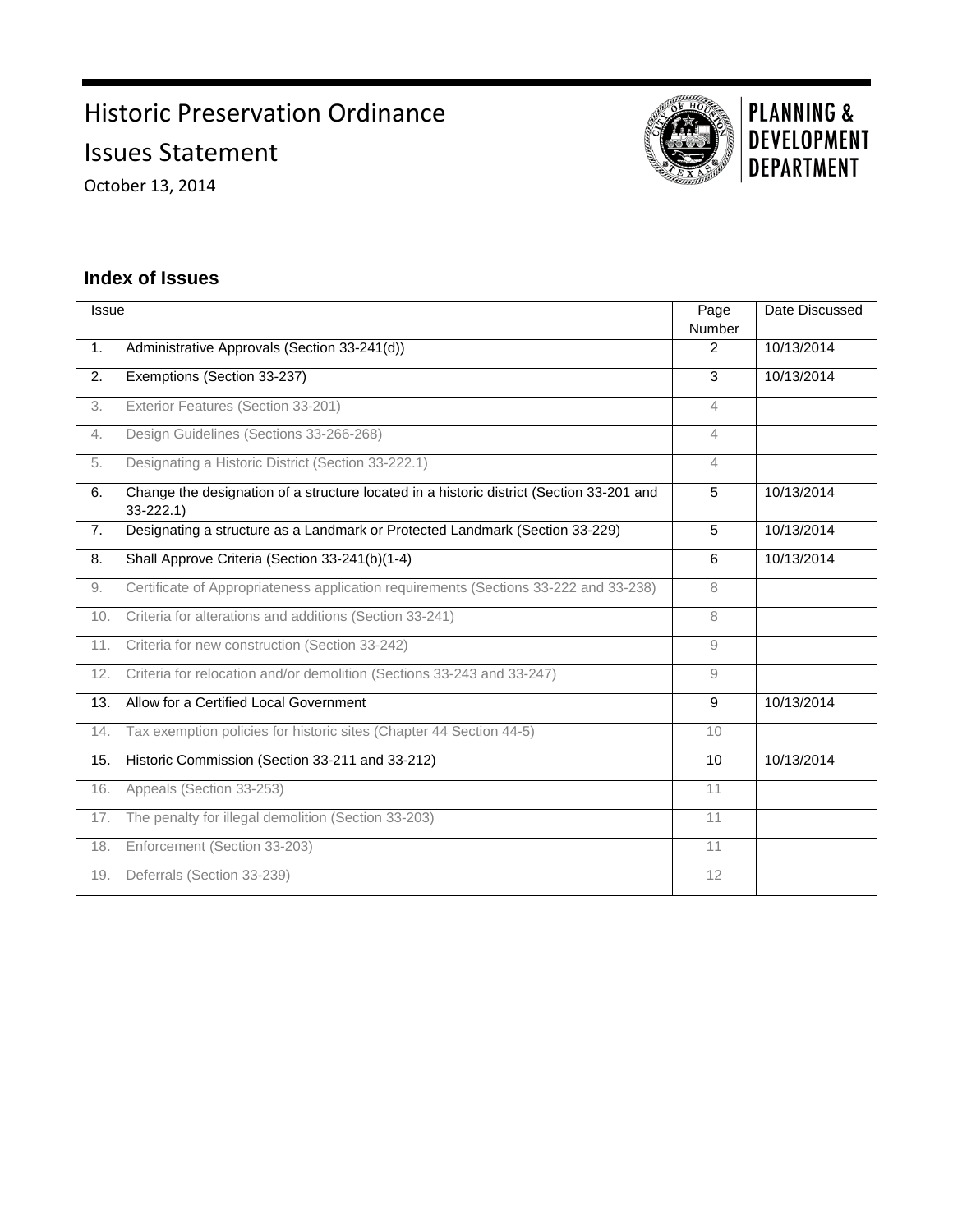## **1. Administrative Approvals (Section 33-241(d))**

**Issue:** Currently, only 4 types of projects can be approved administratively by the Director. There are a number of relatively straightforward project types that are widely recognized as appropriate, but currently are required to receive HAHC approval. This approval necessitates significant and unnecessary investment of time as well as effort and expense on the part of the applicant, staff, and the HAHC. In 2013, the Department approved 18 out of the 400+ Certificate of Appropriateness applications administratively. So far in 2014, there have been approximately 12.

**Approach:** Broaden the scope of Administrative Approvals to: 1) Speed up the application process for applicants wishing to do minor, appropriate work; 2) Reduce number of applications HAHC must review monthly, allowing them to focus on the more complex projects; 3) Reduce significant staff and applicant time used to prepare applications for HAHC review.

## **Current administrative approvals:**

…the director is authorized to issue a certificate of appropriateness for the following types of alteration…

- *Removal of an inappropriate non-original window or door and replacement with an appropriate window or door that does not change the size, shape or location of the opening*
- *Removal of synthetic exterior wall cladding that was not original to the structure and replacement with appropriate cladding*
- *Installation of any details that have been partially lost or removed but whose existence has been substantiated*
- *Reconstruction of a contributing structure in-kind that was completely or partially destroyed by a fire, natural disaster, or other damage not intentionally caused by the owner*

**Proposed change:** Staff researched the Administrative Approval process for 12 different cities (see attachment entitled Administrative Approval Research). From this research, staff is recommending the following items be added to the list of projects for which the Director is authorized to issue a Certificate of Appropriateness.

- *Freestanding garages, freestanding carports, and secondary structures located at the rear of the structure*
- *Shall approve additions*
- *Installation of rear porches not wider or taller than the existing rear wall*
- *Removal of non-historic additions, including attached garages or carports, comprised of non-historic materials*
- *Repair or replacement of existing historic damaged siding materials with materials of the same size, shape, material and pattern.*
- *Removal of non-historic and non-appropriate decorative elements such as shutters, brackets, awnings, or signs*
- *Alterations to non-contributing structures*
- *Installation of signs and awnings to commercial buildings that do not compromise or cover historic features; are appropriately scaled for the building; and are affixed without damaging significant historic material*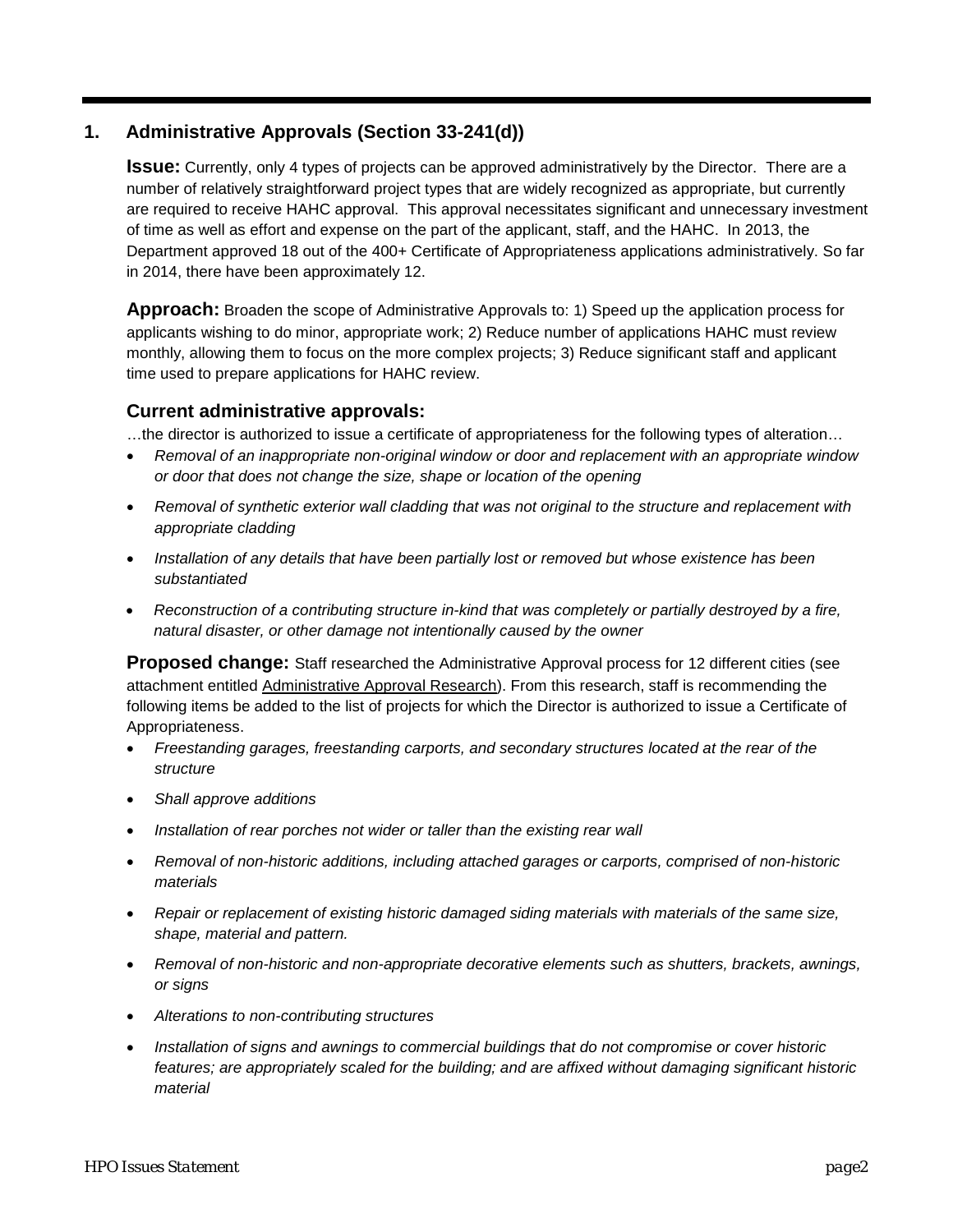- *Installation of ramps or lifts for accessibility purposes*
- *Skylights, solar panels, antennas, satellite dishes, or other roof equipment that are at the rear half of the structure and are installed without damaging significant historic material*
- *Minor changes to previously approved COAs.*
- *Extension of soon-to-expire Certificate of Appropriateness or renewal of expired Certificate of Appropriateness for up to one additional year from the original expiration date (i.e. maximum extension is two years from date of COA approval). No revision to original approved scope of work allowed with staff administrative approval.*

## **2. Exemptions (Section 33-237)**

**Issue:** The current ordinance allows an exemption from the need for a COA for some simple modifications; however, the ordinance leaves out this exemption for a number of simple modifications to several common features found on properties in the district.

**Approach:** Consider adding burglar bars, antennas, fences and reroofing with in-kind materials as exempted items.

#### **Current exemptions:**

- *Landscaping*
- *HVAC units*
- *Light fixtures*
- *Porch ceiling fans*
- *Roofs*

**Proposed change:** Staff recommends the following items be added to the list of modifications be exempt from the need for a COA:

- *Change "Roofs" to "Re-roofing with in-kind materials"*
- *Additions obscured from view from the public right of way by the original structure.*
- *Burglar bars*
- *Fences (currently considered ordinary maintenance and repair)*
- *Gutters and downspouts*
- *Storm windows and doors*
- *Screen windows and doors*
- *Installation of temporary emergency weatherization features such as plywood coverings on windows*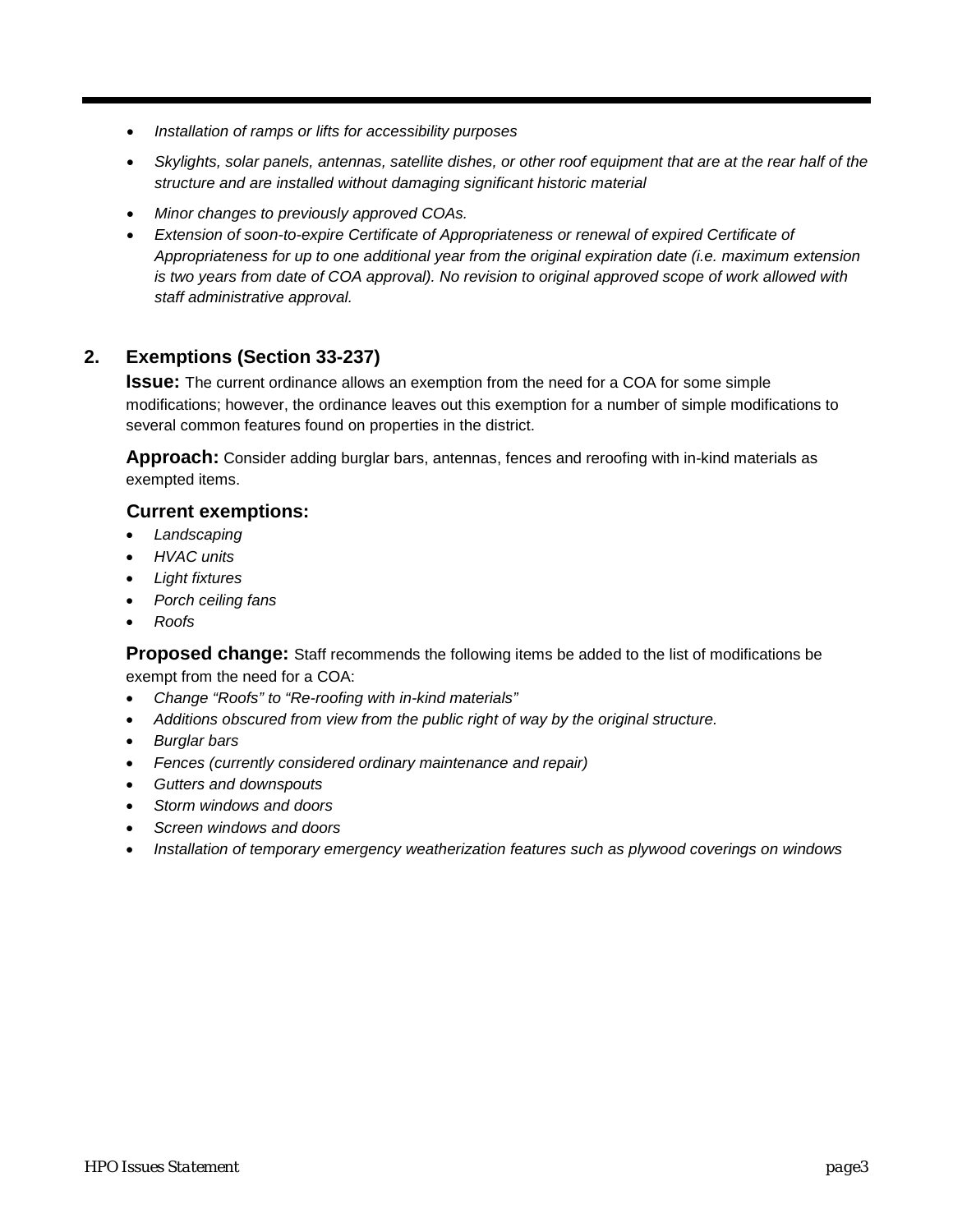## **3. Exterior Features (Section 33-201)**

**Issue:** The ordinance defines Exterior Features as "an element of the architectural character and general arrangement of the external portion of a building, structure or object, including building material that is visible from a public right-of-way." It is unclear from this definition that the "building material" includes the entire wall assembly, including shiplap. The definition of Exterior Features may also include the structural supports that are integral to the support of the exterior feature whether they are visible from the right of way or not. This is critical because removal of interior shiplap has a significantly negative impact on the structural integrity of the exterior wall. In some prior instances, the removal of interior shiplap has caused irreparable damage to contributing structures.

**Approach:** Consider whether the code should be amended to ensure that the structural integrity of the structure is preserved.

**Comments from the committee:** (Edminster) Involving a structural engineer in all instances of shiplap removal may maintain the structural integrity of the wall

## **4. Design Guidelines (Sections 33-266-268)**

**Issue:** The current language requires that all Historic Districts created after the 2010 amendments have design guidelines. It sets forth the timeline and process for creating the guidelines and obtaining HAHC and Council approval. While it does not prohibit design guidelines for districts created prior to 2010, it does not set out a process for the creation of them. Furthermore, there is no process for the revising or amending design guidelines once adopted by Council. Finally, the ordinance is not clear if guidelines can be more or less stringent than the ordinance.

**Approach:** As there has been growing interest in the creation of design guidelines for districts that predate the 2010 ordinance change, the committee should consider providing a process for creating guidelines in those districts.

## **5. Designating a Historic District (Section 33-222.1)**

**Issue:** Administration of the process for creating recent historic districts illustrated some aspects of the Code that create confusion and could lead toward a district that is less than optimal. Examples include the limitation on the number of lots that can be included in an application, imprecise terminology, and confusion on what the Director's authority is regarding the configuration of the District following the survey period. In addition, some members of the community have expressed an interest in ensuring new district boundaries are more logical and cohesive.

**Approach:** Clarify terminology. Determine whether there should be a limitation that a district cannot contain more than 400 tracts. Clarify whether the Director may create more than one proposed district based on the returned support forms. Also, consider creating a process to add adjacent properties to existing districts upon petition by property owner(s).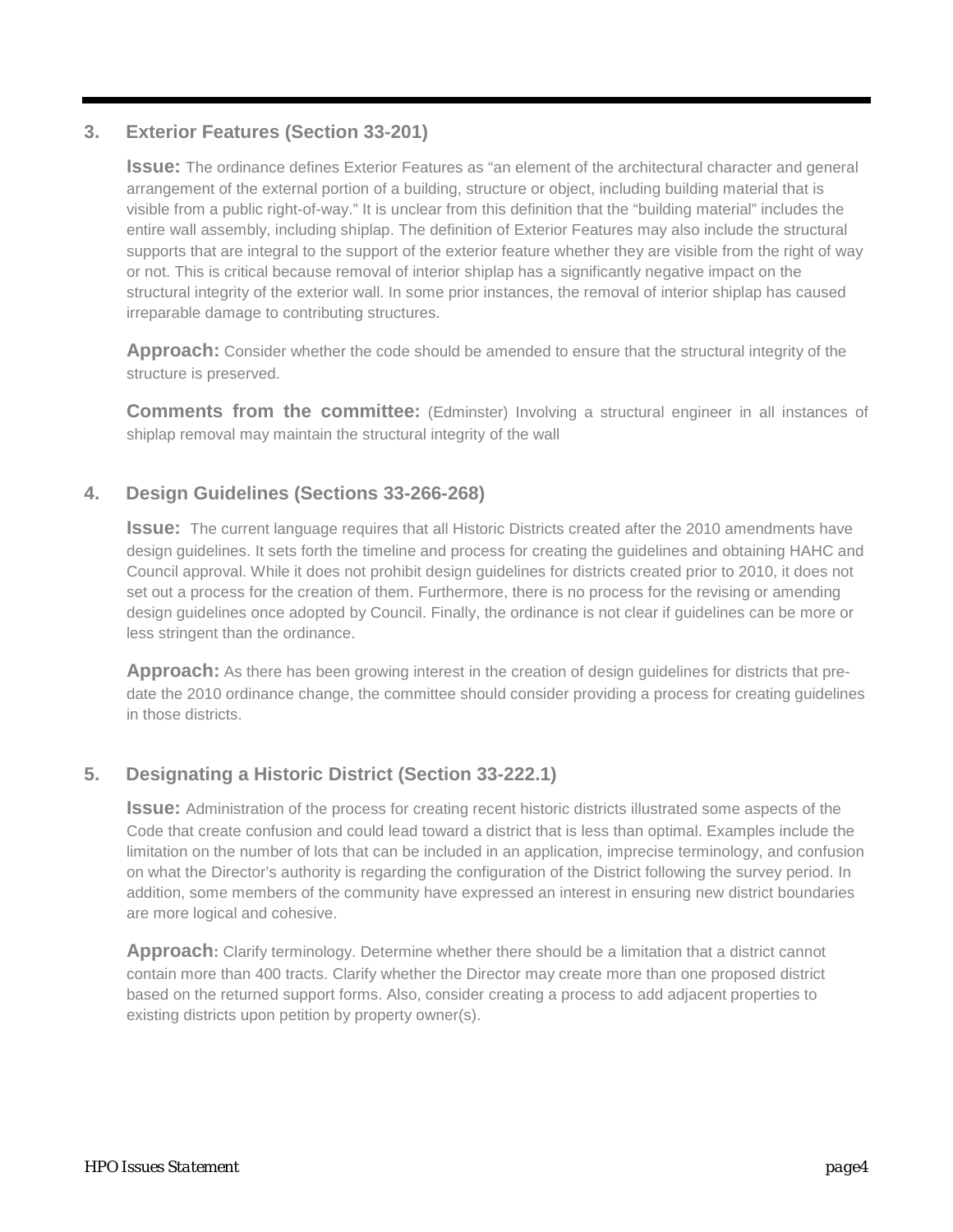## **6. Change the designation of a structure located in a historic district (Section 33-201 and 33-222.1)**

**Issue:** There is currently no allowance for amending inaccurate classifications of structures in historic districts. For example, a structure may be misidentified in a district inventory, or new information comes to light that causes the original classification to come into question. Also, a contributing structure can become noncontributing through inappropriate or unapproved alterations. Finally, in at least one district, buildings that were less than 50 years old at the time of designation were classified as noncontributing even though they were built within the period of significance and do in fact contribute to the character and integrity of the district.

**Approach:** Research other cities' designation standards. Consider creating a process to change the classification of a structure in a historic district.

**Current process:** The City Council must pass a Resolution amending the original Resolution that created the district and established the boundaries and inventory.

## **Proposed change:**

- *Create a process where Planning Department staff proposes change in classification to HAHC and City Council based on new information not present at the time of classification or error.*
- *No petition by property owner.*
- *No change in classification due to neglect by owner.*

## **7. Designating a structure as a Landmark or Protected Landmark (Section 33-229)**

**Issue:** One way for a structure to qualify for protected landmark designation is to have been "constructed before 1905." As time progresses, that will require that structures be older and older in order to be designated based on age.

**Approach:** Consider changing the criteria to read "constructed more than 100 years ago."

#### **Current language:**

*The HAHC shall not recommend a property to be designated as a protected landmark unless the property:*

- *(1) Meets at least three of the criteria for designation in section 33-224 of this Code;*
- *(2) Was constructed before 1905;*
- *(3) Is listed individually or as a contributing structure in an historic district on the National Register of Historic Places; or*
- *(4) Is recognized by the State of Texas as a Recorded State Historical Landmark.*

#### **Proposed change:**

*The HAHC shall not recommend a property to be designated as a protected landmark unless the property:*

*(1) Meets at least three of the criteria for designation in section 33-224 of this Code;*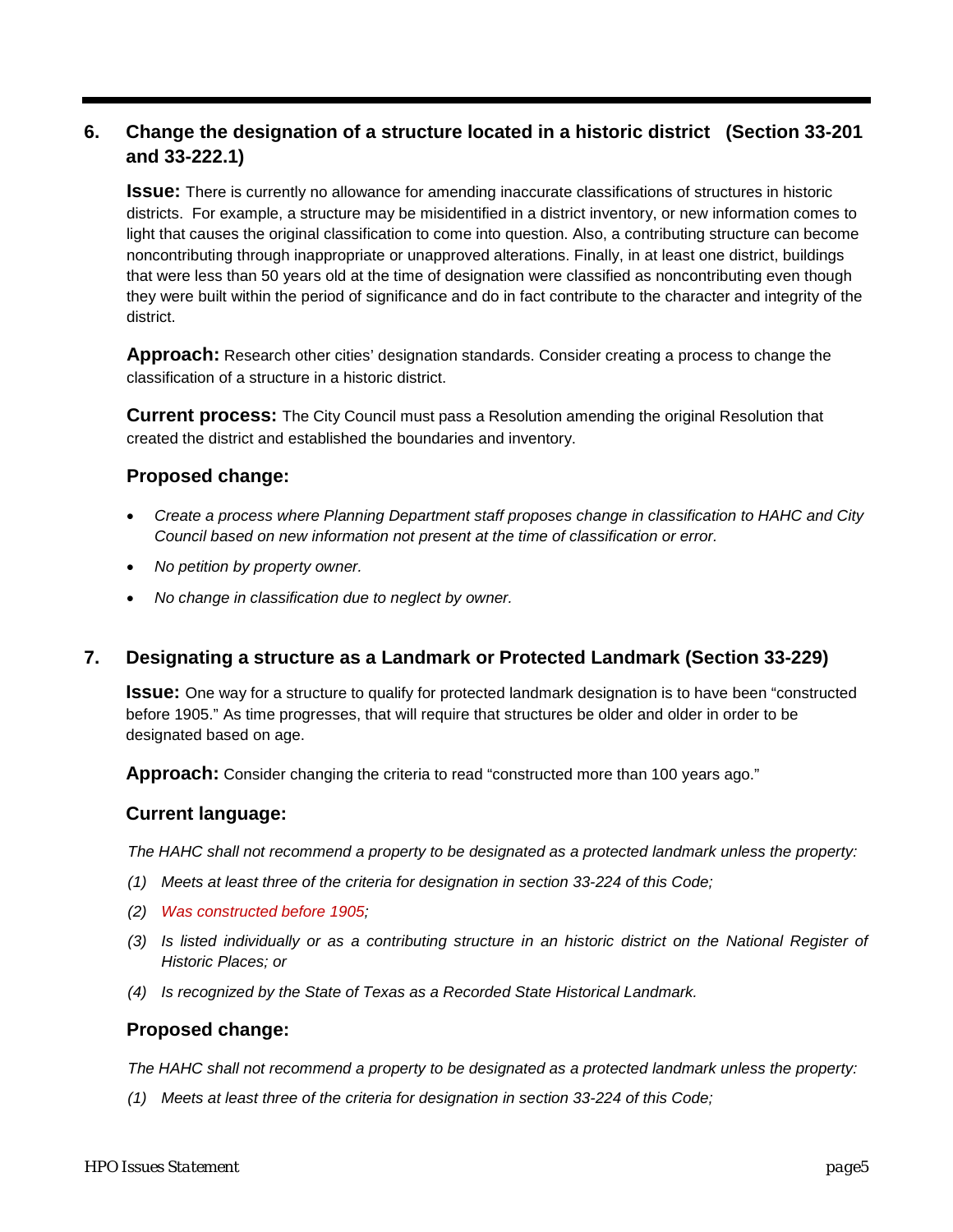- *(2) Was constructed more than 100 years ago;*
- *(3) Is listed individually or as a contributing structure in an historic district on the National Register of Historic Places; or*
- *(4) Is recognized by the State of Texas as a Recorded State Historical Landmark.*

## **8. Shall Approve Criteria (Section 33-241(b)(1-4)**

**Issue:** There are three types of projects that, when they meet very narrowly defined criteria, *shall be approved* by the HAHC. The criteria are unclear and have been misinterpreted by applicants.

**Approach:** Clarify the definition of a Shall Approve to accomplish the following:

- Make Shall Approves an administrative approval by the Director.
- Limit the number of Shall Approves per structure to one for the life of the structure.
- Clarify that #4 is not a separate criterion, but instead a required part of each of the three Shall Approve scenarios.

## **Current Language:**

*The HAHC shall issue a certificate of appropriateness for the alteration, rehabilitation, restoration, or addition to a contributing structure in an historic district upon finding that the application satisfies the criteria in subsection (a) or the following criteria, as applicable. The HAHC shall approve an application for an addition to a contributing structure that satisfies the following criteria:*

- *(1) An addition taller than any point of the roof of the structure conforms to the following standards:*
	- *a. The addition does not encroach into the front half of the existing structure, measured from the front façade of the existing structure to the farthest point of the rear of the existing structure from the front façade;*
	- *b. The plate height of the addition does not exceed 1.25 times the plate height of the existing structure; and*
	- *c. The roof of the new addition does not deviate from the roof pitch of the existing structure.*
- *(2) For new additions that are not taller than any part of the roof of the structure and are adjacent to the sides of the front façade of the existing structure, the new addition conforms to the following standards:*
	- *a. The addition does not encroach into the front thirty percent of the total depth of the existing structure, measured from the front façade of the existing structure to the farthest point of the rear of the existing structure from the front façade;*
	- *b. The addition is not wider, as measured from the side adjacent to the front façade, than half of the distance that the addition is actually set back from the front facade. For example, if an addition is set back forty percent of the total depth of the existing structure from the front*  façade, the addition may not be wider than twenty percent of the total length of the existing *structure; and*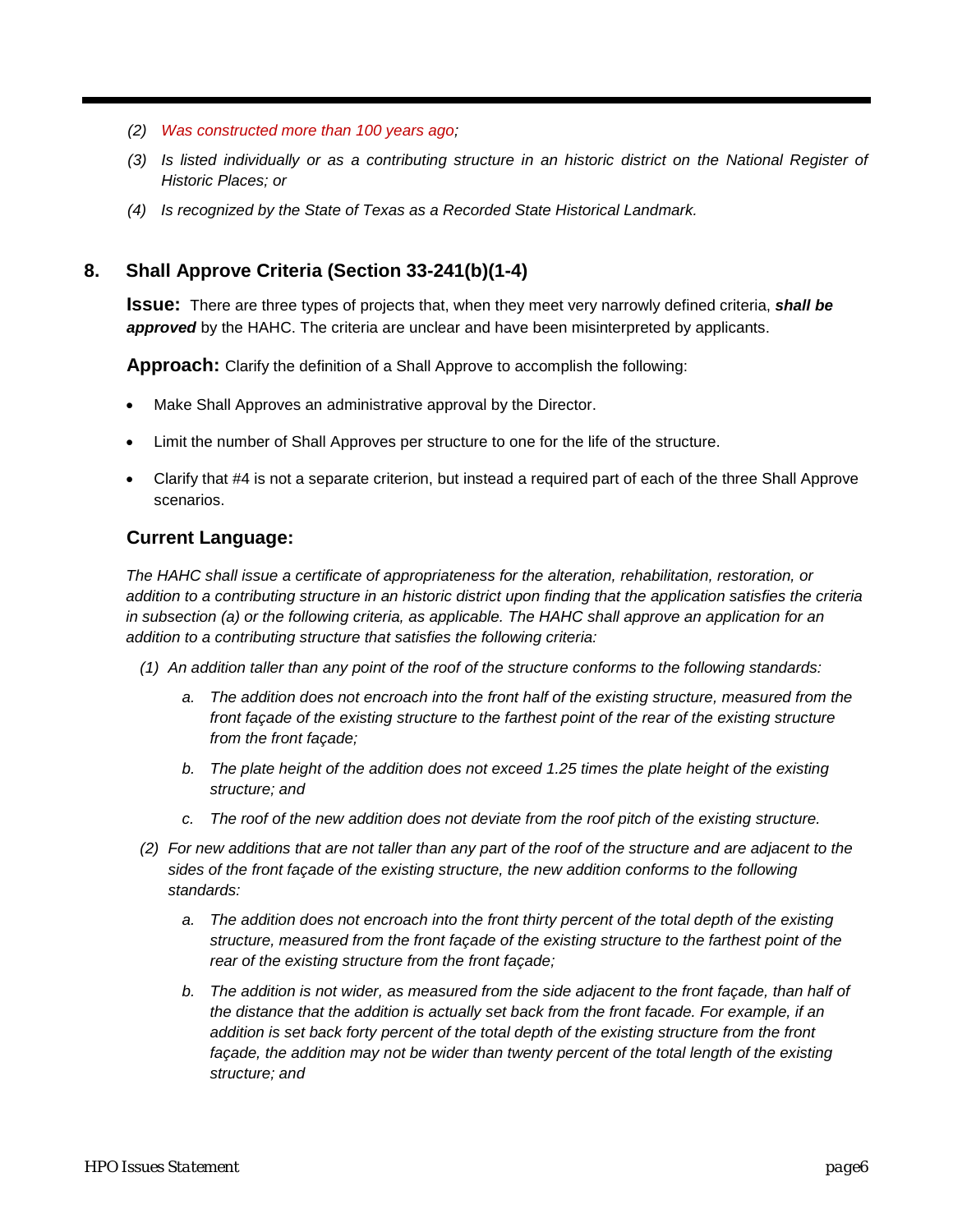- *c. The roof of the new addition does not deviate from the roof pitch of the existing structure except for cross gable roofs.*
- *(3) For new additions that are not taller than any point of the roof of the existing structure and do not encroach past the farthest point of the rear of the existing structure from the front façade, the roof of the new addition does not deviate from the roof pitch of the existing structure except for cross gable roofs.*
- *(4) No original building materials are removed from the portion of the structure from the front façade to the addition.*

## **Proposed Language:**

*The Director may approve a certificate of appropriateness for one of the following additions to a contributing structure in a historic district. Only one of the following additions may be approved for each structure over the life of that structure.:* 

- *(1) For a new partial second story addition on top of a one-story structure that does not extend outside the footprint of the existing structure and conforms to the following standards:*
	- *a. The addition does not encroach into the front half of the existing structure, measured from the front façade of the existing structure to the farthest point of the rear of the existing structure*
	- *b. The plate height of the addition does not exceed the plate height of the existing structure;*
	- *c. The roof pitch of the new addition does not exceed the roof pitch of the existing structure; and*
	- *d. No other alterations are proposed for the structure except removal of roof materials at the location the addition connects to the structure, as well as removal of inappropriate materials and replacement with appropriate materials.*
- *(2) For new side additions adjacent to only to one side of the existing structure, that does not extend past the existing rear wall of that side and conforms to the following standards:* 
	- *a. The addition does not encroach into the front thirty percent of the total depth of the existing structure, measured from the front façade of the existing structure to the farthest point of the rear of the existing structure;*
	- *b. The addition is not wider, as measured from the side adjacent to the front façade, than half of the distance that the addition is actually set back from the front facade. For example, if an addition is set back forty percent of the total depth of the existing structure from the front façade, the addition may not be wider than twenty percent of the total length of the existing structure;*
	- *c. The roof pitch of the new addition does not deviate from the roof pitch of the existing structure; and*
	- *d. No other alterations are proposed for the structure except removal of materials at the location the addition connects to the structure, as well as removal of inappropriate materials and replacement with appropriate materials.*
- *(3) For a new addition no taller or wider than the existing structure that begins at the existing rear wall of the structure and conforms to the following standards:* 
	- *a. The addition does not encroach into the existing structure*
	- *b. The roof pitch of the new addition does not deviate from the roof pitch of the existing structure; and*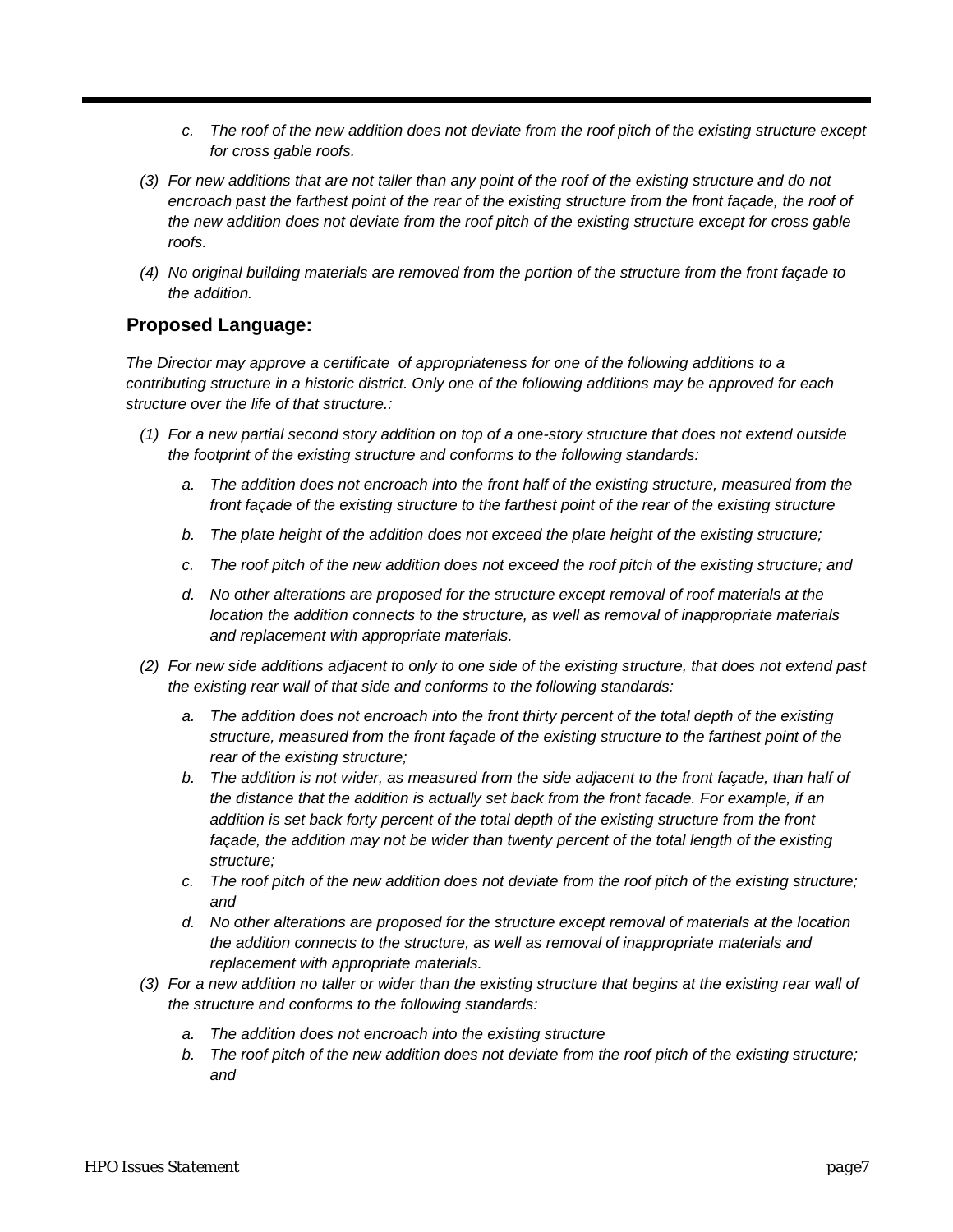#### *c. No other alterations are proposed for the structure except removal of materials at the location the addition connects to the structure, as well as removal of inappropriate materials and replacement with appropriate materials.*

## **9. Certificate of Appropriateness application requirements (Sections 33-222 and 33- 238)**

**Issue:** The ordinance is highly specific on what is required to be submitted with an application for a Certificate of Appropriateness. However, there are occasions where more or less information is necessary to complete an informed analysis of the applications. For example, existing application requirements for demolition and relocation call for the same level of documentation for both a determination of 'economic hardship' as well as under 'unusual and compelling circumstances; however, different information is needed for these circumstances.

**Approach:** Consider changes that allow the Director to adopt administrative procedures and determine the application requirements, as needed.

**Comments from the public:** In order to keep neighbors informed, the Code should require signage for all COA applications.

## **10. Criteria for alterations and additions (Section 33-241)**

**Issue:** Several criteria for alterations and additions are unclear. Currently, Criterion 9 requires that the Houston Archaeological and Historical Commission make two somewhat distinct findings in order to authorize a Certificate of Appropriateness. First, that an alteration or addition does not destroy significant historical exterior elements, and second, that the alteration or addition is compatible with the existing neighborhood. In addition, Criterion 10 is unclear that "existing setback" means "existing setback for contributing structures." Finally, it is often difficult to assess whether Criterion 11 has been met.

**Approach:** Consider revising Criteria 9, 10, and 11 to provide more clarity.

**Comments from the committee:** (Elliott) The Commission should take the environment into consideration when considering COA applications. Refer to Criterion 4 for Alterations: The proposed activity must preserve the distinguishing qualities or character of the building, structure, object or site and its environment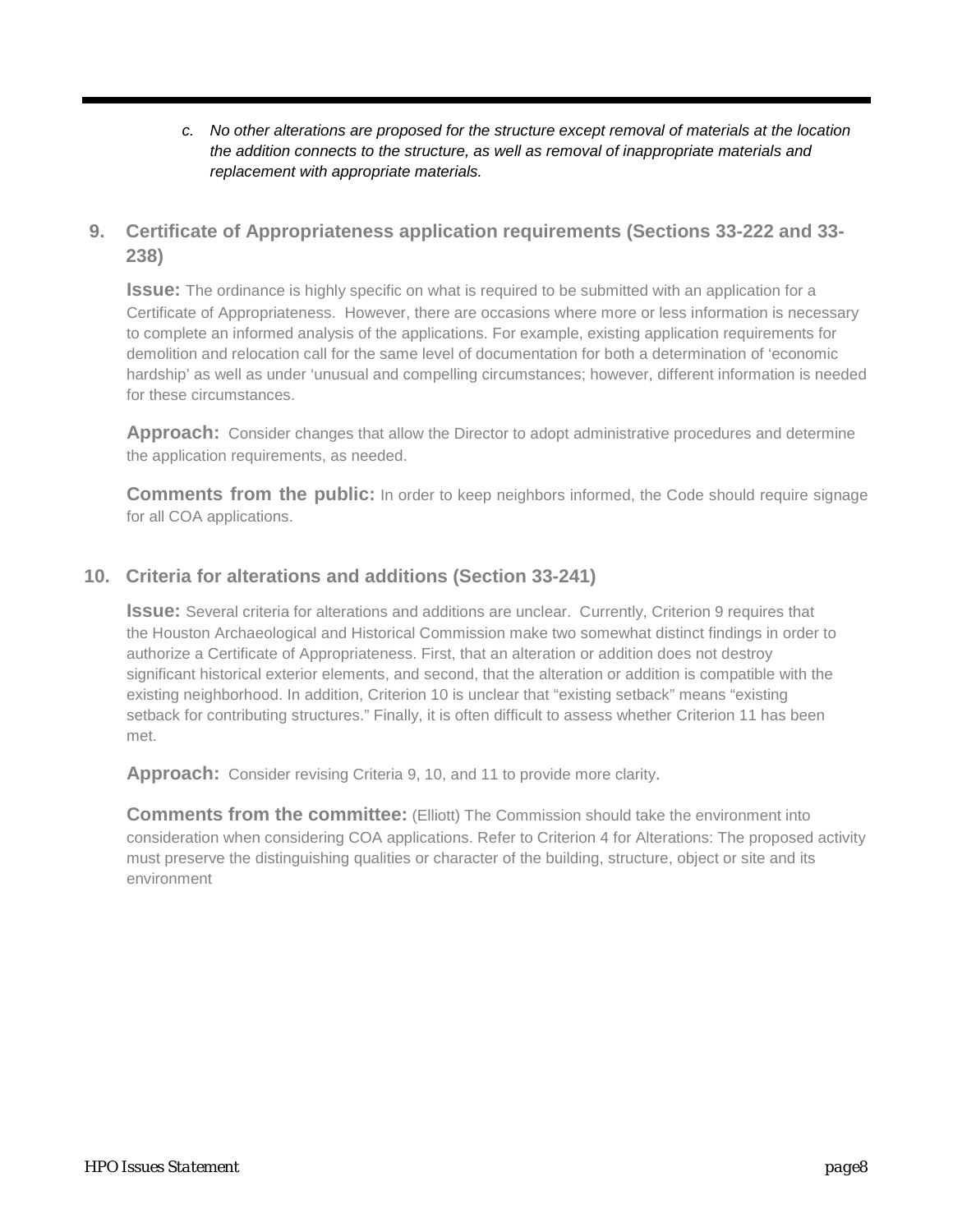## **11. Criteria for new construction (Section 33-242)**

**Issue:** Two of the five criteria for New Construction refer to land uses whose definitions are unclear. Criteria 4 and 5 address the overall height of a structure, depending on whether the structure is "used for residential purposes" or "used for commercial purposes." There is no criterion that addresses a structure that is used for any other type use than those two (for instance, a new church or school.). This creates confusion as to how to review projects that might not be obviously residential or commercial in use. A few examples of structures that cause problems for staff to review are mixed-use structures. Finally, it is currently possible to apply for a new construction COA for sites that already have a contributing structure.

**Approach:** Examine the criteria and revise so that it addresses all types of structures that could be constructed in the historic districts, and resolves confusion regarding definitions of land uses that correspond to various criteria. Consider adding criterion that a new construction application may be accepted only if a buildable site is available; if there is currently a contributing building on the site, the application will not be accepted until demo/relocation has been approved.

**Comments from the committee:** (Elliott) Consider whether it is appropriate to compare the height of a new two-story structure to contributing two-story structures if two-story structures are not typical for the district.

**Comments from the public:** The word "Typical" needs definition.

## **12. Criteria for relocation and/or demolition (Sections 33-243 and 33-247)**

**Issue:** The loss of contributing structures through demolition or relocation has a detrimental impact on an historic district. The existing criteria for both of these actions provides limited direction to staff on how to review applications based on "economic hardship" or "unusual or compelling circumstances."

**Approach:** Research other cities' criteria for reviewing these applications. Consider revising review criteria language to assist the applicant, staff and the Commission to make more informed decisions based on better information. Clarify the difference between relocating a structure on-site versus relocating it offsite.

## **13. Allow for a Certified Local Government**

**ISSUE:** The city is not currently designated as a Certified Local Government. The benefits of being designated a CLG are:

1) Eligibility for matching grants (he said range of \$5 – 40,000) for historic resources/building surveys and

2) Training and technical support from Texas Historical Commission.

In Texas, a city or a county may apply to become a Certified Local Government (CLG). To qualify as a CLG, a local government must:

- Enforce state or local legislation that protects historic properties
- Establish a qualified review commission composed of professional and lay members
- Maintain a system for surveying and inventorying historic properties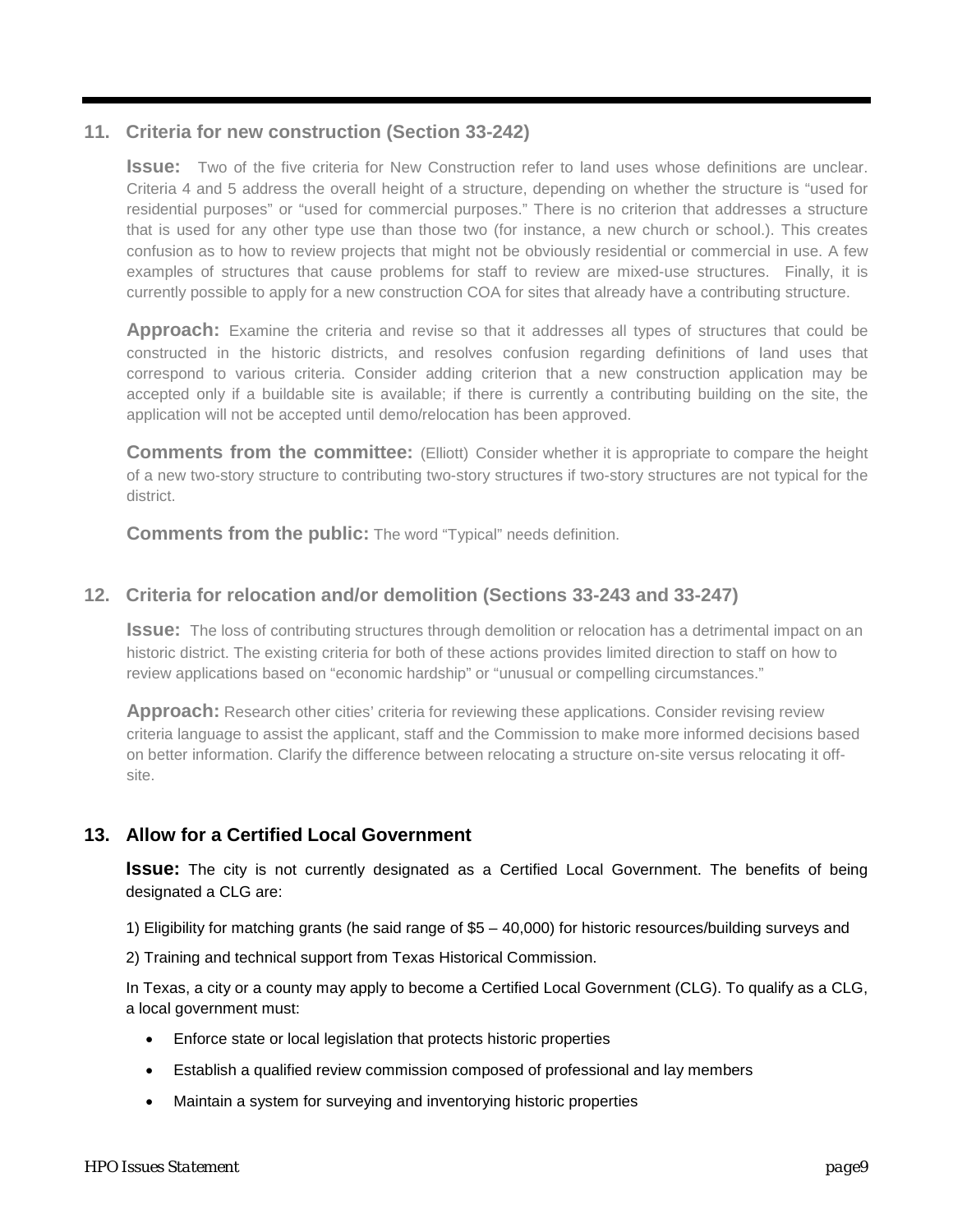• Provide for public participation in the historic preservation process, including recommending properties to the National Register of Historic Places.

**Approach:** The application for designation as a CLG is attached (see attachment entitled Texas Historical Commission). It is currently unclear what, if any, specific Code changes are required in order to become a Certified Local Government. Staff will continue discussions with the Texas Historical Commission and make recommendations at the next meeting of the committee.

## **14. Tax exemption policies for historic sites (Chapter 44 Section 44-5)**

**Issue:** The city's current tax exemption program is intended to provide an incentive toward preservation activities. Currently, however, home additions above and beyond preservation of the existing structure receive tax exemption benefits. In addition, in some cases, homeowners who have violated COA requirements become eligible for the exemption, since the HAHC may grant a retroactive COA in order to prevent further deterioration of the historic structure. Finally, the code includes inconsistent terminology between chapters. Ch. 44-5 requires that qualifying work done to 'potentially contributing' structures have the effect of reversing incompatible alterations, although 'potentially contributing' has been eliminated as a building classification under Ch. 33.

**Approach:** Consider changes to the tax exemption qualifying expenditures and eligibility requirements.

## **15. Historic Commission (Section 33-211 and 33-212)**

**Issue:** The requirements for positions 6 and 8 are unclear. The Commission is one of very few commissions that have term limits. Adding additional technical expertise or background on the commission could also be considered.

**Approach:** Consider revising the description of positions 6 and 8, eliminating term limits, and adding technical expertise to the commission.

**Comments from the public:** The Commission needs more technically oriented members, i.e. structural engineers

#### **Existing language:**

#### *Sec. 33-211. Composition; qualifications of members.*

- *(b) The 13 members of the HAHC shall hold specific positions as follows:*
	- *(6) Position 6 shall be filled by a representative of an organization for commercial businesses with knowledge of and interest in restoration, historic building renovation and compatible new construction.*
	- *(8) Position 8 shall be filled by a representative of an organization for remodelers or builders with knowledge of and interest in restoration, historic building renovation and compatible new construction.*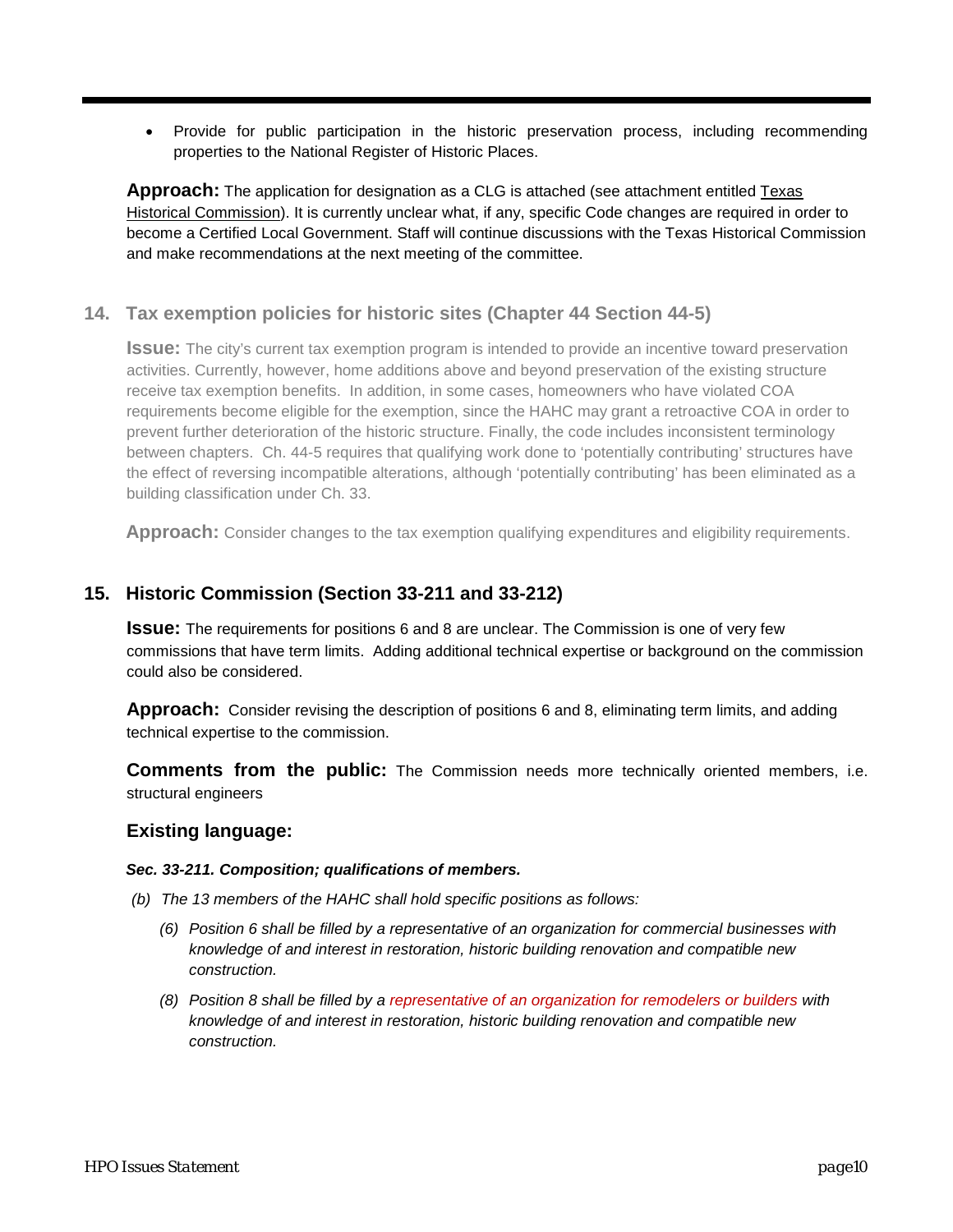#### *Sec. 33-212. Meetings; vacancies; removal.*

*(c) A vacancy in any position shall be filled in the manner provided for original appointments, and the person so appointed shall serve for the remainder of the unexpired term. A member may be appointed to serve consecutive terms, but not more than three consecutive terms.*

#### **Proposed change:**

#### *Sec. 33-211. Composition; qualifications of members.*

- *(b) The 13 members of the HAHC shall hold specific positions as follows:*
	- *(6) Position 6 shall be filled by a licensed structural engineer who has knowledge of and interest in restoration, historic building renovation and compatible new construction.*
	- *(8) Position 8 shall be filled by a representative of an organization for remodelers or builders and shall have knowledge of and interest in restoration, historic building renovation and compatible new construction.*

#### *Sec. 33-212. Meetings; vacancies; removal.*

*(c) A vacancy in any position shall be filled in the manner provided for original appointments, and the person so appointed shall serve for the remainder of the unexpired term. A member may be appointed to serve consecutive terms, but not more than three consecutive terms.*

#### **16. Appeals (Section 33-253)**

**Issue:** Currently, applicants may appeal a decision made by the HAHC to the Planning Commission and ultimately as a Rule 12 appeal to the City Council. Appellants frequently introduce new information at Planning Commission that was not provided to HAHC for their review.

**Approach:** Consider revising the process.

#### **17. The penalty for illegal demolition (Section 33-203)**

**Issue:** The penalty for illegal demolition is currently a 2 year prohibition on permit issuance. This may be inadequate.

**Approach:**Consider increasing the penalty.

#### **18. Enforcement (Section 33-203)**

**Issue:** The City does not have a fully coordinated system to enforce the Code and respond to violations of it. In addition, the current structure of fines provides little incentive for compliance.

**Approach:** Fully research and work with other City enforcement offices to develop a coordinated approach to enforcement. Research other Texas cities to determine the maximum penalties for violations.